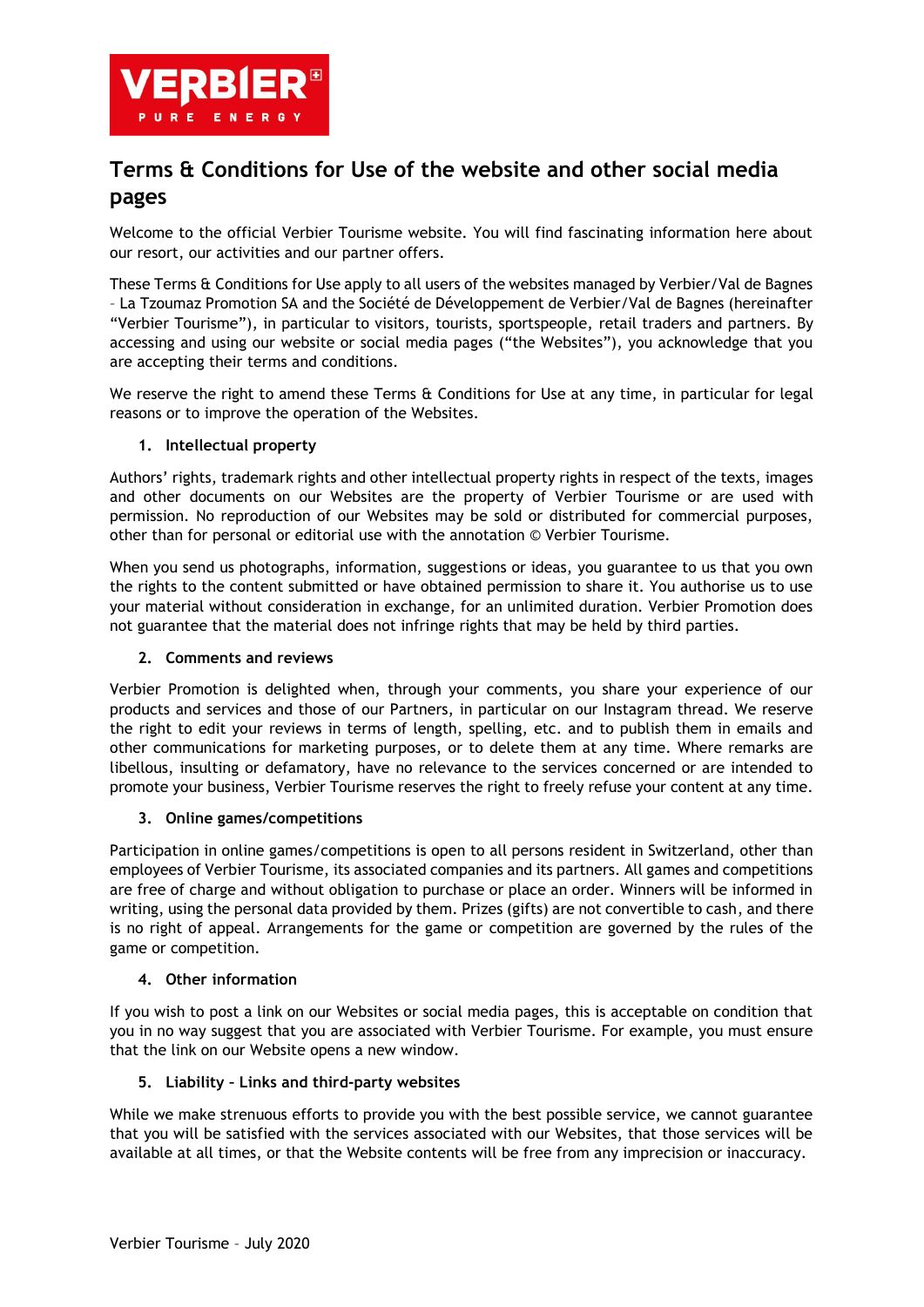

Please note that some offers or messages posted on our pages may contain information about products and services that are no longer current.

Verbier Tourisme cannot be held liable for any direct, indirect, fortuitous or consequent damage, for loss of data, revenue or profits, for monetary damages and/or claims by third parties resulting from the use of, access to or inability to use the information and/or the services offered on the Websites, or for any loss arising from use of the Websites.

To facilitate access to other websites, our Websites contain a number of links to third-party websites. However, Verbier Tourisme cannot be held liable for these third-party sites or for their content and declines all liability in this regard.

# **Terms & Conditions of sale and booking**

These Terms & Conditions apply to the booking of leisure activities organised by the Société de Développement Verbier/Val de Bagnes and Verbier/Val de Bagnes – La Tzoumaz Promotion SA, hereinafter jointly referred to as "Verbier Tourisme", or by other service providers [hereinafter "Service(s)"], which a user client (hereinafter "Client") has selected on the Website. The activities may also be booked at the Verbier/Le Châble or La Tzoumaz tourist offices and by telephone. These Terms & Conditions likewise apply.

By booking an activity, the Client acknowledges that they have read, understood and unreservedly accepted these Terms & Conditions. The Client expressly acknowledges that the services ordered and/or booked are also subject to the specific terms and conditions of the Partner offering the Service. Clients must also make themselves aware of the terms and conditions associated with the Partner's offers before completing any booking. They may, prior to any booking, request additional information.

### *a. Online offer of services*

On the Website, the Client has the opportunity to book services according to the terms described below:

The descriptions and photographs of the Services referred to on the Website are solely to provide an insight into the category or standard of a Service. They have no contractual value.

If a summary of the specific terms and conditions of the Partner is provided on the website, this information is purely indicative and is not contractually binding on Verbier Tourisme. The information communicated by Verbier Tourisme's partners is the responsibility of the Partner concerned.

### *b. Prices and criteria for making a booking or placing an order*

To book an activity or place an order, the Client must be legally capable of entering into a contract under Swiss law.

For activities requiring payment, the prices indicated on the Website or in the brochures are in Swiss francs, inclusive of VAT. The Client should be aware that the standard prices are set by the Partner, who may amend them at their convenience.

Activities subject to payment shall be paid for on the website using the indicated method of payment or at the tourist offices. Booking confirmations shall be binding.